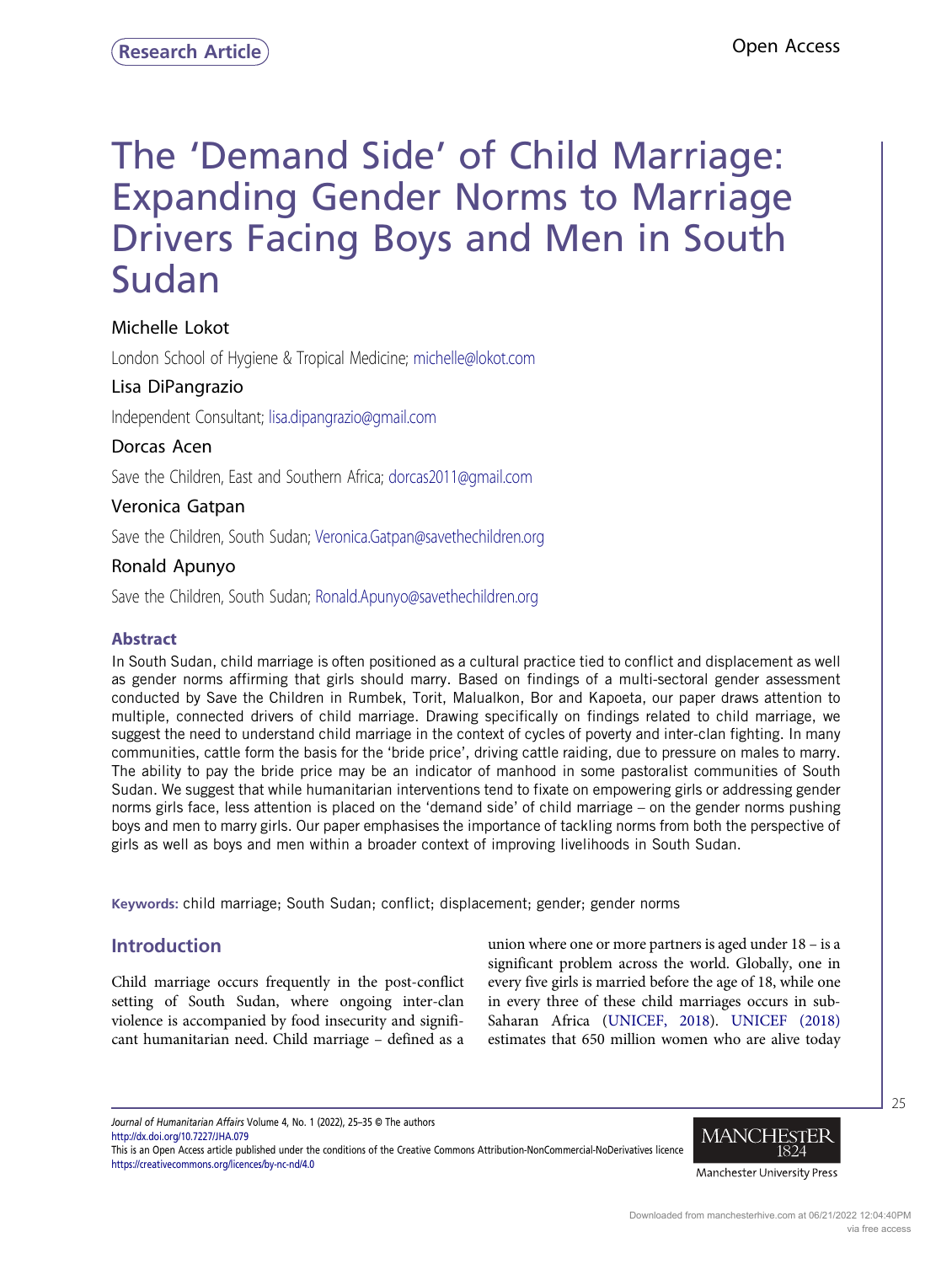were married as children, and Plan International's 2018 report Adolescent Girls in Crisis notes that 'child, early and forced marriage' (CEFM) is the most commonly reported type of GBV faced by girls in South Sudan ([Plan](#page-10-1) [International, 2018:](#page-10-1) 1). In 2019, Oxfam found an alarmingly high 71 per cent of girls in Nyal, Unity State, were married before age 18 ([Oxfam, 2019:](#page-10-2) 5).

Studies document the consequences of child marriage including adolescent pregnancy [\(Yakubu and Salisu,](#page-10-3) [2018\)](#page-10-3), poor maternal health outcomes [\(Godha](#page-9-0) et al., [2013;](#page-9-0) [Santhya, 2011\)](#page-10-4), child mortality and morbidity ([Raj](#page-10-5) et al.[, 2010](#page-10-5); [Nour, 2006\)](#page-10-6), and unequal power dynamics which may lead to intimate partner violence [\(Kidman,](#page-9-1) [2017;](#page-9-1) [Erulkar, 2013](#page-9-2)). Child marriage is linked to adolescent pregnancy which has ripple effects, including reduced participation in economic development [\(Chaaban and Cunningham, 2011\)](#page-8-0). Married girls may drop out of school or have poor education outcomes ([Delprato](#page-9-3) et al., 2015). Married girls also have less access to health services ([Godha](#page-9-0) et al., [2013;](#page-9-0) [Nasrullah](#page-10-7) et al., 2013). In sub-Saharan Africa, recent studies observe that the age of child marriage is rising (Koski et al.[, 2017](#page-9-4)). Different to South Asia, where most of the research on child marriage has occurred, girls in some African countries have greater autonomy in choosing a spouse [\(Petroni](#page-10-8) et al., 2017). Humanitarian agencies have frequently framed CEFM as a form of gender-based violence (GBV) [\(Plan International, 2018](#page-10-1): 1; [CARE, 2014](#page-8-1)), and this framework has also been presented by others ([Belhorma, 2016\)](#page-8-2).

The practice of child marriage is influenced by multiple drivers which vary depending on the context. A multi-country study in Kenya, Uganda, Zambia and Senegal identified how child marriage is influenced by intersections between poverty, lack of educational opportunities and norms that discriminate against girls [\(Petroni](#page-10-8) et al., 2017). In many contexts, marriage is linked to the onset of puberty ([Lal, 2015\)](#page-9-5). Lower educational attainment may be a risk factor as well as a consequence of child marriage ([Stark, 2018\)](#page-10-9). Child marriage may occur more among communities facing poverty (Efevbera et [al., 2019](#page-9-6); [Stark, 2018](#page-10-9); [UNICEF,](#page-10-10) [2014\)](#page-10-10), communities living in rural locations ([Rumble](#page-10-11) et al.[, 2018;](#page-10-11) [UNICEF, 2014](#page-10-10)) and communities affected by conflict and displacement [\(Mazurana](#page-10-12) et al., 2019; [Baines,](#page-8-3) [2014;](#page-8-3) [Schlecht](#page-10-13) et al., 2013). Indeed, the relationship between conflict and child marriage is one that has resulted in considerable investment in tackling child marriages among displaced populations and in postconflict settings by humanitarian agencies [\(Oxfam, 2019](#page-10-2); [USAID, 2010\)](#page-10-14). This is linked to the focus on addressing sexual violence during conflict; child marriage is often framed as resulting in sexual violence, specifically marital rape ([Mazurana](#page-10-12) et al., 2019). The rationale linking conflict and child marriage is that families face increased economic pressure and protection risks that result in them marrying off their daughters. However, existing reviews of evidence highlight that research on child marriage in humanitarian settings is limited, requiring further, context-specific research [\(Mazurana](#page-10-12) et al.[, 2019](#page-10-12)). In some settings, families may be motivated to marry off their daughters due to the practice of bride price, which may be viewed as a means of decreasing their financial burden ([Corno and Voena, 2016\)](#page-9-7).

As well as these drivers, existing academic and nongovernmental organisation (NGO) literature outlines how child marriage may be driven by social norms – unwritten rules for expected behaviour – which are often gendered. Within social norms theory, social norms are defined as beliefs about (1) what others do (descriptive norms) and (2) the extent to which others approve of a given action (injunctive norms); failing to comply with norms may result in sanctions [\(Cislaghi and Heise, 2018;](#page-9-8) [Chung and Rimal, 2016\)](#page-9-9). Existing research suggests there are specific social norms related to child marriage, specifically norms related to girls' education, adolescent girls' sexuality/purity, the expectation that girls bear children and the changing roles of parents in their daughters' lives [\(Schaffnit](#page-10-15) et al., 2019; [de Groot](#page-9-10) et al., [2018](#page-9-10); Jones et al.[, 2018](#page-9-11); [Murphy-Graham and Leal,](#page-10-16) [2015](#page-10-16)). However, social norms do not operate in isolation and may overlap with other drivers. Most existing research on child marriage focuses on contextdependent drivers affecting the marriage of girls. There is some recognition of marriage as a requirement for fulfilling expectations of masculinity, which may pressure boys and young men to marry early [\(Clark](#page-9-12) et al.[, 2006\)](#page-9-12). Masculinities are not singular but take multiple forms, for example 'hegemonic masculinities' represent idealised forms of manhood which may include practices such as risk-taking, earning income and using violence or force ([Connell and Messerschmidt,](#page-9-13) [2005](#page-9-13)). Research suggests that South Sudanese returnee men seek to reassert their masculinity as a means of belonging, which may involve marriage, though returnees face social and financial obstacles to marriage ([Grabska and Fanjoy, 2015](#page-9-14)). Little literature links child marriage and masculinities due to the focus on the marriage of girls. we have not the externes of the state of the state of the state in the state of the state of the state of the state of the state of the state of the state of the state of the state of the state of the state of the state o

To address the complex, multi-layered and contextual drivers of child marriage, a growing number of interventions have been designed, including promoting girls' education ([Stark, 2018](#page-10-9); [Kanesathasan](#page-9-15) et al., 2008), providing cash transfers to incentivise families to keep girls enrolled in school (Baird et al.[, 2011\)](#page-8-4), engaging men and boys in challenging child marriage ([Greene](#page-9-16) et al., [2015](#page-9-16); [Karam, 2015\)](#page-9-17), mobilising influential community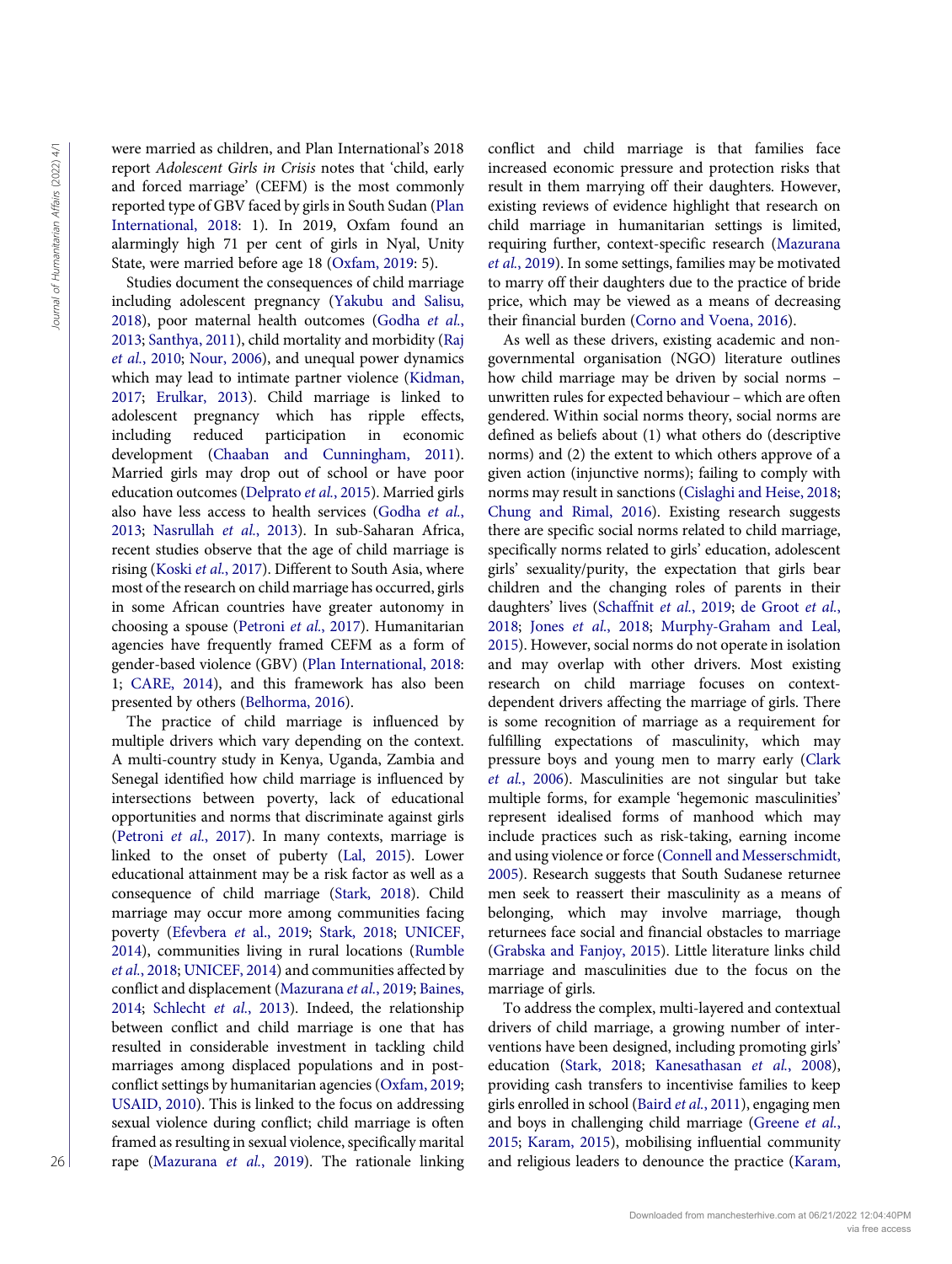[2015;](#page-9-17) [USAID, 2010\)](#page-10-14), increasing girls' knowledge about sexual and reproductive health ([Rahman and Daniel,](#page-10-17) [2010\)](#page-10-17), implementing life skills activities for girls [\(Bandiera](#page-8-5) et al., 2012), advocating for legislative changes to increase the minimum marriage age [\(Gage,](#page-9-18) [2009\)](#page-9-18) and seeking to challenge the social norms that present child marriage as the expectation for girls [\(Cislaghi](#page-9-8) et al., 2020; [Muhanguzi](#page-10-18) et al., 2017). Notably, the existing evidence on norms interventions on child marriage tend to focus on gender norms affecting girls, rather than the 'demand' side of norms that might push men and boys to marry girls [\(Greene](#page-9-16) et al., 2015). Most often, evidence shows that interventions work on multiple drivers in combination, using a range of strategies to address root causes ([Lee-Rife](#page-9-19) et al., 2012). Reviews of evidence highlight that promoting girls' education through cash transfers or in-kind benefits have the greatest impact in preventing child marriage [\(Malhotra and Elnakib, 2021\)](#page-10-19). Interventions focused on empowering girls have also been identified as successful [\(Chae and Ngo, 2017;](#page-8-6) [Kalamar](#page-9-20) et al., 2016) – also reflecting the focus on girls.

In South Sudan, a range of humanitarian actors, including NGOs, implement child marriage interventions. In one study, families most commonly cited conflict-related poverty and food insecurity for choosing to marry their daughters early ([Oxfam, 2019](#page-10-2): 6). Research often links child marriage to the conflict in South Sudan [\(Oxfam, 2019\)](#page-10-2), including the most recent conflict which displaced 4.5 million people from 2013 to 2018 ([Checchi](#page-8-7) et al., 2018: 2). Prior civil wars have also been said to affect marriage practices ([Stern, 2011\)](#page-10-20). Other literature explores how ongoing fighting, food insecurity, lack of livelihood opportunities, coupled with deeply entrenched practices of violence, dowry and cattle raiding, contribute to child marriage ([Huser, 2018;](#page-9-21) [Hove](#page-9-22) et al.[, 2017;](#page-9-22) [JICA, 2017](#page-9-23); [Bérenger and Verdier-](#page-8-8)[Chouchane, 2016](#page-8-8); [Oxfam, 2017](#page-10-21)). Similar to data in other settings, research in South Sudan links child marriage to increased economic instability. In South Sudan, child marriage has historically been seen as a customary practice. Research conducted in Sudan in the 1970s (including in areas close to the current border with South Sudan) found that girls were expected to marry from age 15. This expectation was tied to norms about virginity, family honour and modesty ([Hayes, 1975\)](#page-9-24). Among the Jikany Nuer, who lived in what is now the east of South Sudan, research in the 1980s highlighted the importance of child-bearing for women [\(Hutchinson, 1996\)](#page-9-25). Research in what is now northeast South Sudan among the Dinka in the 1990s similarly revealed the expectation that girls marry shortly after menarche, usually around age 15, and the norm of having large families [\(Jok, 1999](#page-9-26)). Norms requiring girls to produce many children persist today according to recent research in Juba and Bor [\(Lacey, 2013\)](#page-9-27). The practice of paying bride price to a girl's family prior to marriage also emerges as an important historical custom among many South Sudanese communities [\(Wild](#page-10-22) et al., [2018](#page-10-22); [Lacey, 2013](#page-9-27); [Beswick, 2001;](#page-8-9) [Jok, 1999\)](#page-9-26). The systemic use of dowry has become part of families' plan for economic stability, though 'at the centre of the quagmire is the conceptualization of the daughter as an economic commodity' [\(Huser, 2018](#page-9-21): 26). Cattle may be part of the bride price in some communities, which men often – though not exclusively – obtain through raiding ([Glowacki and Wrangham, 2015\)](#page-9-28). Rising bride price has been linked to increases in cattle raiding [\(Hudson and](#page-9-29) [Matfess, 2017](#page-9-29)).

Our literature review yielded limited publicly available reports and evaluations on the impact of current or past efforts to address child marriage in South Sudan. Some of the efforts that were mentioned include the South Sudan's Women's Empowerment Network (SSWEN) and Partnership against Violence and Exploitation (PAVE), which commit to stopping child marriage in the areas of Juba, Yambio and Maridi, through promoting girls' school attendance [\(Hove and Ndawana, 2017:](#page-9-22) 9). Another example was a USAID-funded 'Gender Equity Through Education' project [\(Munene and](#page-10-23) [Wambiya, 2019](#page-10-23)). Through its 'Women and Girls for Change (WG4C)' programme, Plan International spent €300,000 between 2017–19 ([Plan International, 2019](#page-10-24): 8) through child rights clubs, child-friendly spaces and educating communities on child rights and the impacts of child marriage ([Plan International, 2019](#page-10-24): 18). The Girls' [Education South Sudan Project \(2019](#page-9-30)–24) represents an example incorporating a range of interventions including cash transfers, behaviour change communication (including radio programmes and life skills activities), research and funding for schools – focused on transforming life chances for girls through education.

Some of the challenges affecting child marriage programming in South Sudan include lack of funding and technical knowledge as well as ethnic conflict and lack of intergenerational dialogue [\(Hove and Ndawana,](#page-9-22) [2017](#page-9-22): 9). The majority of programmes mentioned in publicly available research reports focus generally on improving gender outcomes such as through decisionmaking, while others focus on engaging women in livelihood activities, though not directly driven by the goal of reducing child marriage by addressing the demand for it. Literature that has emerged from organisations working in the humanitarian arena have included recommendations such as changing attitudes and beliefs and 'breaking the culture of silence on GBV'; investing in GBV service delivery and improving care for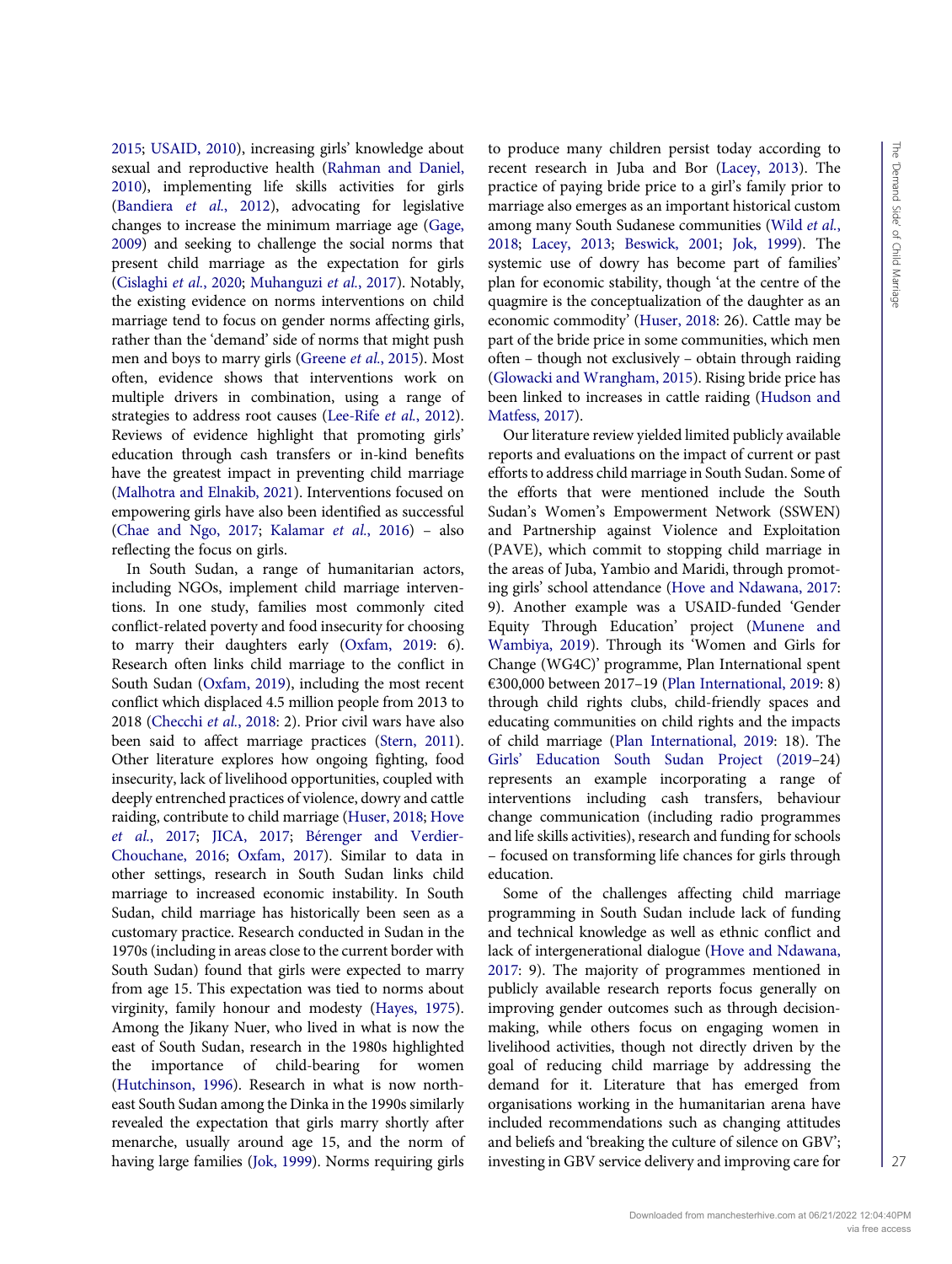GBV survivors; poverty reduction strategies; engaging men and boys; and fostering coordination between community leaders and other key figures such as teachers, and more ([Huser, 2018](#page-9-21); [Oxfam, 2017](#page-10-21); [Bérenger and Verdier-Chouchane, 2016\)](#page-8-8). Results or evidence of impact are, however, limited. The complexity of child marriage makes programming and evaluation of such programming extremely challenging, especially in a context like South Sudan.

In this paper we present findings on child marriage from a gender assessment conducted in South Sudan by Save the Children International (SCI) in November and December 2019. The gender assessment sought to obtain a better understanding of gender dynamics across multiple sectors of SCI's work in South Sudan. This paper specifically presents the findings of the gender assessment related to child marriage. It situates the practice of child marriage within the continuum of interclan fighting which is linked to cattle raiding and norms requiring males to pay bride price, alongside norms related to girls' virginity and child-bearing. We suggest child marriage needs to be analysed more holistically in terms of norms affecting not just girls, but males as well. In the following section we explain the methods used to conduct our study. We then present findings on key drivers of child marriage.

## **Methods**

This study sought to understand gender dynamics and the implications for SCI's programming in South Sudan using mixed methods and multi-stakeholder consultations. It focused on identifying needs, interests and barriers across different sectors: education, protection, health, nutrition, food security and livelihoods, including economic empowerment. The gender assessment also sought to identify risks, vulnerabilities and coping mechanisms among communities as well as opportunities to increase voice and participation of women and girls. Child marriage was identified as a particular area of interest for the South Sudan office. To conduct the gender assessment, surveys, focus group discussions (FGDs) and key informant interviews (KIIs) were used. The study was conducted in five geographical locations: Rumbek, Torit, Malualkon, Bor and Kapoeta (Lakes State, Eastern Equatoria State, Northern Bahr el Ghazal State, Jonglei State and Eastern Equatoria State, respectively). These locations represent priorities for SCI's work in South Sudan. In addition, some key informants were from South Sudan's capital, Juba.

The quantitative survey was designed using the Likert scale structure, inviting participants to respond to a series of statements by answering if they strongly agree,

agree, are neutral, disagree or strongly disagree. Based on experience in similar lower literacy contexts, pictures of 'smiley faces' were used for participants to indicate which option they selected. The statements in the survey explored knowledge, attitudes and practices related to gender within multiple sectors. The survey questions were developed by the consultants in consultation with Save the Children technical staff in South Sudan. The questions were reviewed and revised with field staff and team leaders prior to data collection. The survey also captured sex, age and migration status. The FGD guide was structured in three parts: the first explored expectations, division of labour, access to resources and safety; the second explored social norms related to child marriage, gendered access to health and division of labour through a vignette which was developed based on existing vignettes on similar topics and revised with team leaders; and the third explored the relationship between NGOs and communities. Key informants varied by location based on their availability to participate in the assessment. In Rumbek, Torit, Malualkon, Bor and Kapoeta, semi-structured interviews were held with stakeholders including religious leaders, community leaders (including chiefs and women's group leaders), government ministries and local organisations. In Juba, we conducted KIIs with multiple government ministries, international NGOs (INGOs) and UN agencies. The semi-structured interviews used open-ended questions to gain insight on how gender is linked to multi-sectoral issues including health, food security, nutrition, protection and education. 28 was an external of the state of the state of African control member of Humanitarian and the state of Humanitarian and the state of Humanitarian and the state of Humanitarian and the state of Humanitarian and the state

#### Sampling

Across all locations, sample sizes were identified based on the time and resources available for the study as well as previous assessments conducted by SCI in South Sudan. The sample sizes were identified by SCI staff who understand the context well, with some input from the consultants. In making decisions about sample size, the assessment was designed to reach many stakeholders in each location to capture a diversity of perspectives and ensure saturation. Based on previous studies, we aimed to implement 100 surveys per location, alongside four FGDs and 6–12 KIIs per location. Participants for surveys, FGDs and KIIs represented three different samples. Overall, Rumbek accounted for 27.1 per cent of all study participants, Torit represented 18.1 per cent, Malualkon represented 17.6 per cent, Bor represented 18.6 per cent, Kapoeta represented 16.9 per cent and Juba represented 1.7 per cent.

For surveys, households were randomly sampled while walking through communities, with one participant from every second house selected. The questionnaire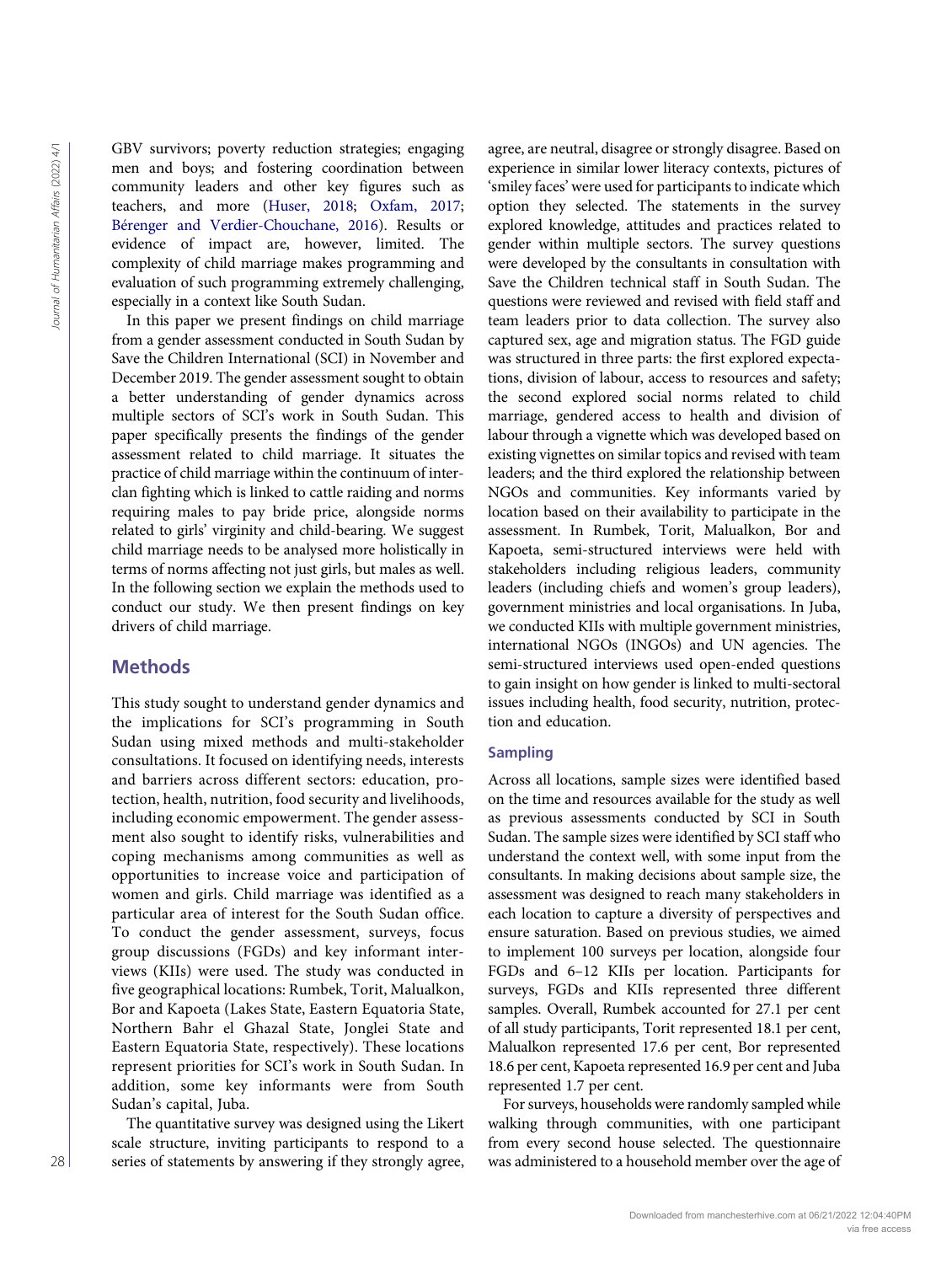15, present in the household at the time of the survey. For the qualitative data collection, purposive and convenience sampling was used to identify participants. Participants of FGDs were invited by SCI based on age and sex so that in each location four FGDs were held with four groups (young women and girls aged 15–24, women aged 25+, young men and boys aged 15–24, men aged 25+). Each FGD had 8–12 participants. Interview sampling was purposive, based on specific categories of stakeholders, e.g. Ministry of Gender, religious leader, women's group leader. Particular effort was placed on ensuring women's participation as key informants. [Tables 1](#page-4-0) and [2](#page-4-1) outline the total sample for this assessment.

#### Data Collection and Analysis

Local enumerators conducted the surveys using tablets. The survey tool was available in English, as well as three locally used languages – Dinka, Toposa and Arabic. FGDs were also facilitated by local enumerators in local languages using translated FGD guides. Given that these languages are often primarily spoken, rather than written, SCI staff used translated tools to explain particular terms to enumerators, so that enumerators used unified language.

The first author conducted interviews in Rumbek, as well as most of the interviews in Juba. The third author conducted all the interviews in Bor and a few in Juba. The fourth author also conducted a few interviews in Juba. The remaining interviews were conducted by SCI team leaders in each location. English was primarily used for KIIs; however, KIIs with community leaders, religious leaders and women's group leaders required knowledge of the local language, which was provided through SCI field staff. Interviewers took notes in English.

<span id="page-4-0"></span>Table 1: Survey, FGD and KII participants by sex

| Tool        | Female | Male | Total |
|-------------|--------|------|-------|
| Survey      | 395    | 171  | 566   |
| FGDs        | 117    | 136  | 253   |
| <b>KIIs</b> | 25     | 39   | 64    |

#### <span id="page-4-1"></span>Table 2: Participants by location

| Location  | <b>Survey</b> | <b>FGDs</b> | <b>KIIs</b> |
|-----------|---------------|-------------|-------------|
| Rumbek    | 164           | 60          | 15          |
| Torit     | 103           | 48          | 9           |
| Malualkon | 100           | 48          |             |
| Bor       | 99            | 52          | 12          |
| Kapoeta   | 98            | 45          | 6           |
| Juba      | 0             | $\theta$    | 15          |
| Total     | 564*          | 253         | 64          |

\*Two survey respondents did not provide their location.

Enumerators audio-recorded the FGDs, which were then transcribed into English by local translators in Juba. The team leaders took notes during KIIs, taking care to capture the exact words of participants instead of summarising or paraphrasing. The team leaders sent their interview notes to the consultant each day. The team leaders provided further clarification if content from notes was not clear.

Survey data was extracted from Kobo to be analysed. The first and second author conducted descriptive and bivariate analysis, disaggregating survey data by sex, location and, where relevant, age. The FGDs were translated and transcribed into English by a local translation company in Juba. Queries about content from the first and second authors were discussed with team leaders and SCI staff to clarify content. For interviews, the first and second authors clarified content with team leaders and SCI staff. The first author thematically coded the FGD and KII data, first deductively identifying anticipated themes based on the topic guides and literature, and then inductively identifying further codes during the process of reviewing transcripts. The second author also reviewed the transcripts and contributed to analysis and write-up which was led by the first author. The qualitative data was analysed by sex, accounting for differences in male and female perspectives, to align with how the survey data was analysed. We also analysed the qualitative data by geographical location, identifying particular themes (e.g. revenge killings) by location. Perceptions of community members (gathered both through the survey as well as the FGDs) were contrasted with perspectives of key informants, who often had differing opinions about child marriage. We sought to place equal weighting on the quantitative and qualitative data, recognising the limitations of each and the benefits of analysing them together.

#### **Ethics**

To ensure data was collected ethically, enumerators and team leaders were trained on confidentiality, consent, conducting referrals for disclosure of violence and appropriate ways of engaging with communities during the data collection process, including ensuring privacy, managing engagement with children carefully in accordance with child safeguarding principles, and 'do no harm' principles. Ethics processes to ensure confidentiality, informed consent and safeguarding were implemented based on best practice guidance, including the World Health Organization [\(WHO, 2016\)](#page-10-25) guidance for research on violence against women, as well as SCI's internal research processes that were guided by advice from the Monitoring and Evaluation staff and the regional office.

The purpose of the assessment was explained to participants in plain language, using the three locally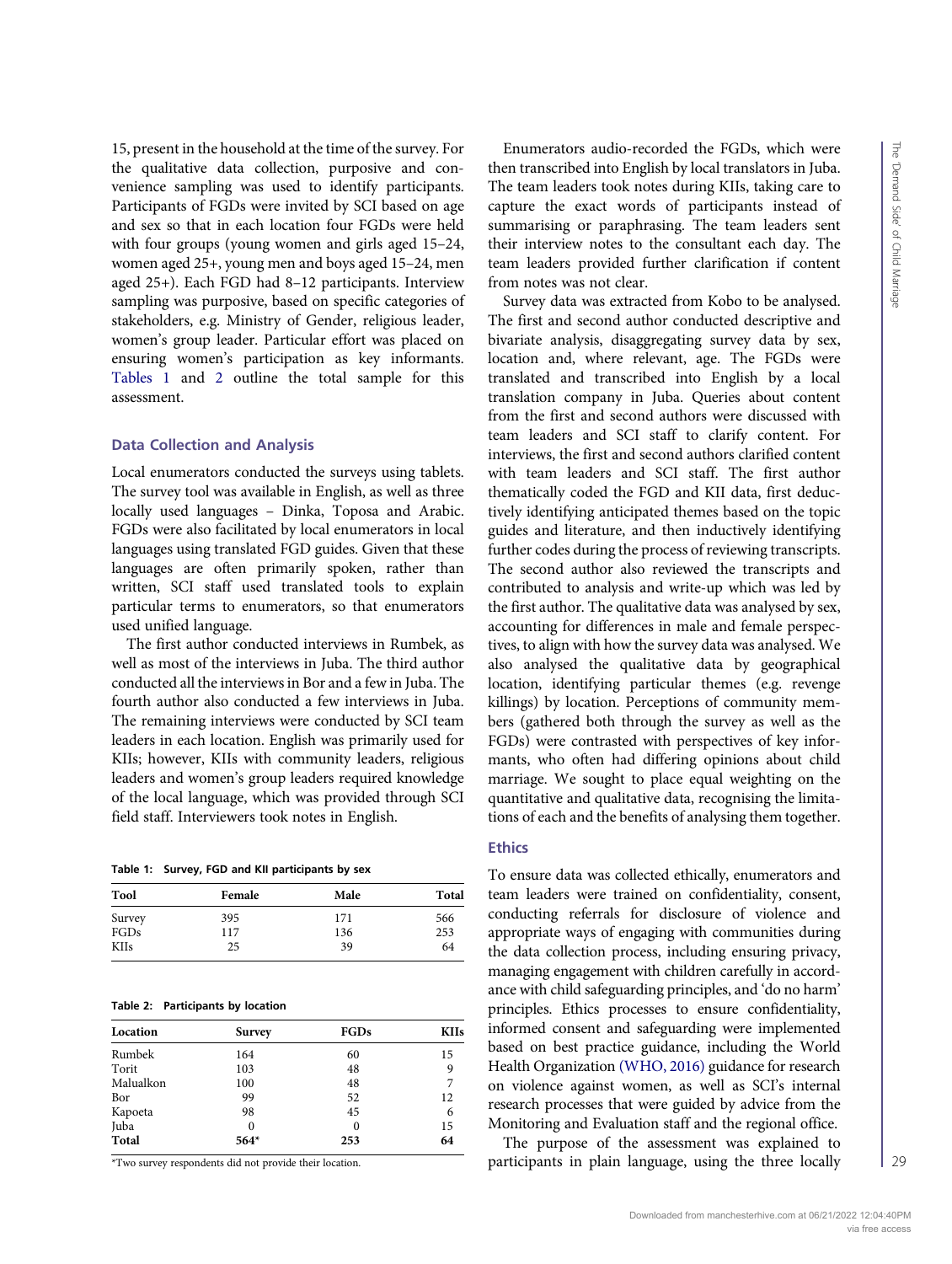used languages – Dinka, Toposa and Arabic. Participants were informed that their names were not being noted and that identifying information would not be included about them in outputs. Informed verbal consent was obtained from all participants, through explaining that their participation was voluntary. Participants were told they would not experience negative consequences if they decided not to participate and they were free to skip any questions they did not want to answer. For participants aged below 18, parents also provided written consent by signing or providing thumbprints on consent forms.

To ensure confidentiality, data was anonymised. No names of participants were noted by enumerators or team leaders. Information that could identify participants – such as detail about jobs, health conditions, accounts of children, etc. – was excluded from research outputs. Enumerators and team leaders took care to manage community expectations, to ensure participation in the study was not viewed as a means of obtaining benefits from SCI. Where possible, male enumerators conducted surveys with males and female enumerators conducted surveys with females, though this was challenging given the higher number of females at home during the survey.

## **Results**

In our findings, we present key themes and drivers on child marriage. These demonstrate the importance of analysing child marriage in a comprehensive manner, with focus on how these drivers are often interconnected.

## The Relationship between Child Marriage and **Conflict**

During our fieldwork, participants discussed varied perspectives on the extent to which the conflict in South Sudan had influenced the prevalence of child marriage. For some, child marriage was a long-established practice that has decreased over time: 'Before, child marriage was worse' (Rumbek, male, local NGO); 'It [child marriage] is happening but not common. Long ago it was too much and could not be controlled' (Torit, male, FGD); '[W]e don't want to talk about early marriage and rape as caused by war. The war just added to it. It's before ... and now' (Juba, female, UN). For others, war was the cause of child marriage and other forms of harm against women (Malualkon, male, government official).

## Gender Norms Enabling the Practice of Child **Marriage**

Our findings highlight that child marriage may be perpetuated by interlocking gender norms, specifically norms giving status to families whose daughters marry early, norms valuing virginity and norms valuing childbearing.

In the survey, 37.7 per cent of women and 34.5 per cent of men strongly agreed or agreed that if a girl is not married by the age of 18, it reflects badly upon her family. Agreement was highest among those aged 55+ and lowest among the 18–24 age group. In FGDs, participants also affirmed the importance of girls marrying early, indicating that the family is viewed as a 'failure' and will not be given respect by others in the community if a daughter fails to fetch bride price (Torit, female, women's group leader).

Child marriage was also mentioned in relation to the importance of marrying a virgin; marrying a child ensures she is a virgin: 'This is something rooted in the mind of the community, that when you marry a girl below 18, you've married a virgin. But if higher, you'll find someone who is not a virgin' (Rumbek, male, local NGO). This pressure to ensure virginity at the time of marriage can result in girls who are pregnant before marriage, being married off quickly. In these cases, child marriage is used as a solution to an unplanned pregnancy, resulting in children marrying (Rumbek, male, local NGO). In some cases, an older 'sugar daddy' may be brought in to marry a girl who has been impregnated by a boy who is the same age as a girl, because this older male may offer more cattle (Juba, female, government official). and the phase interaction of the community spectral and the community amount was a community and a state of the community and the community and the community amount of the community amount of the community amount of the c

The gender norm that girls need to produce children emerged from FGDs and interviews, with participants reflecting on how the value of girls/women is linked to reproduction: 'We are just used as sexual materials – for production only' (Rumbek, female, women's group leader); '[Y]ou're just there as someone to bear children' (Rumbek, male, local NGO). This focus on reproduction is also reflected in the fact that, as well as menstruation, families often determine that girls are ready for marriage based on their physical size: 'They think she is big enough to get married' (Juba, female, government official).

#### Child Marriage as an Income-Generating **Opportunity**

Across all five study locations, child marriage was mentioned as a source of income for families. This was specifically because of the practice of bride price: 'The father sees the daughter as an item valuable to bring income – to generate resources for the family' (Rumbek, male, local NGO); 'I will be rich in this community when my daughter gets married since a lot of cattle are given to me' (Kapoeta, male, community leader); 'Some people see their daughters as a means of survival' (Juba, female, SCI). In interviews, bride price was described as requir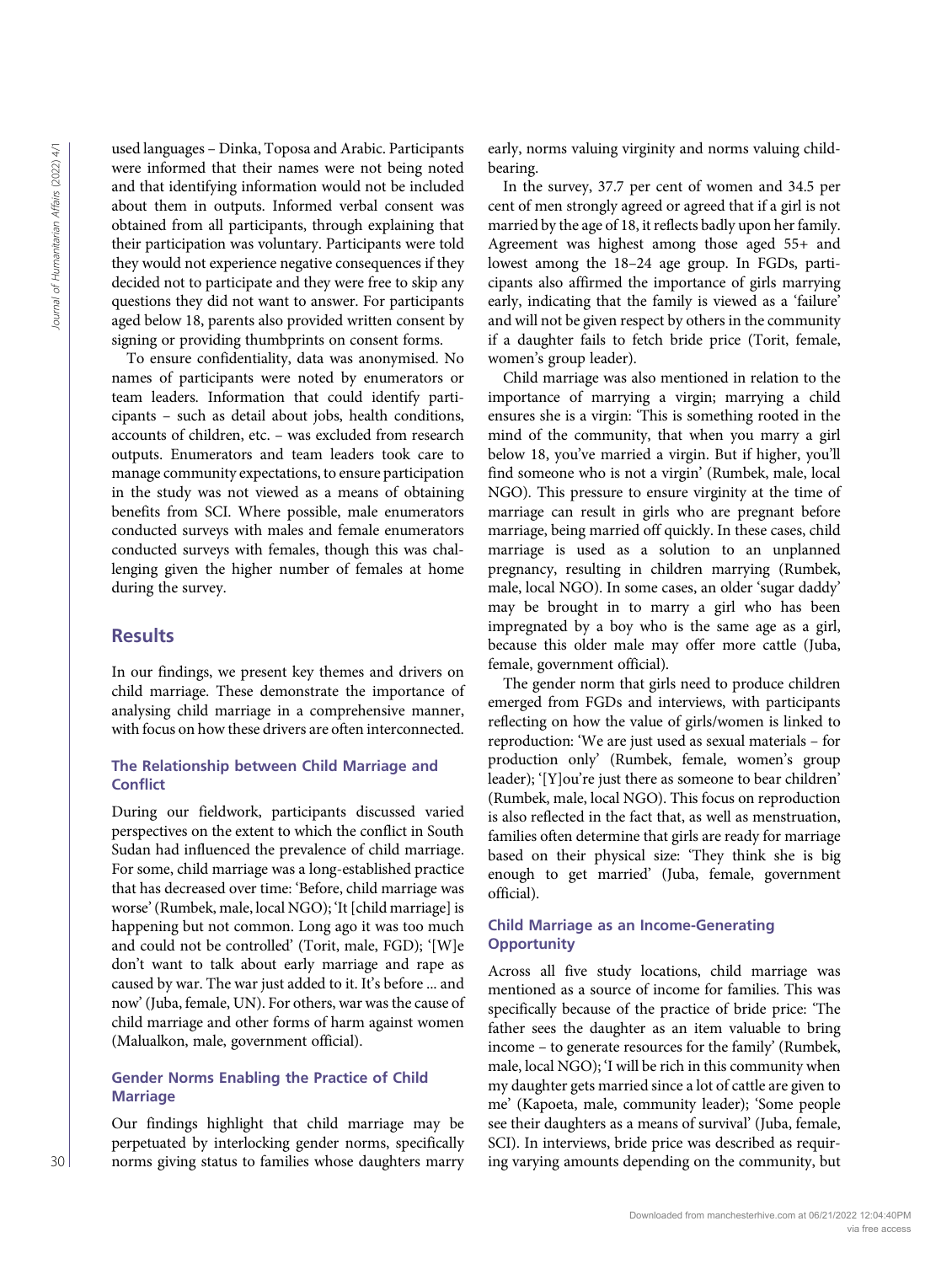often involving cattle, money and provision of other resources. According to multiple key informants, in some communities, the bride price may require up to 300 cows, while in others it requires a cash payment as high as 4,000–5,000 USD.

The reliance on child marriage as an income-generating strategy may be particularly pervasive among poorer families: 'Those below the poverty line especially look to girls as a source of wealth' (Rumbek, male, government official). If girls are educated, the bride price is even higher (Juba, female, government official).

## Bride Price Linked to Manhood and Cattle Raiding

Our findings show that being able to pay bride price is seen as an indicator of manhood. In the survey, 75.9 per cent of women and 69.4 per cent of men strongly agreed or agreed that a boy who cannot afford to pay bride price will never become a man. In this context, '[n]o dowry means no marriage' (Torit, male, community leader).

Cattle are pivotal to marriage, including child marriage: 'Girls do not go to school and only wait to be exchanged with cattle' (Kapoeta, male, religious leader). The pressure to marry may lead to cattle raiding: 'Youth in this community are forced to go for cattle raiding so that they get cattle for marriage' (Kapoeta, male, government official); 'One of the most prevalent things in South Sudan is to marry you need to have a lot of cattle. These boys are pressured to steal' (Juba, male, SCI). Cattle raiding was described as being done by children (Malualkon, male, religious leader), as well as causing the death of youth (Kapoeta, male, religious leader). This drive to steal cows to fulfil bride price requirements has negative consequences because of the violence used to raid cattle stations: '[I]t can bring death to the family as a result of the scramble for the cows and resources' (Torit, female, women's group leader). Participants explained that 'those who cannot afford bride price' will steal to obtain cows to pay for a wife (Torit, male, community leader). Participants also described how if cattle are stolen, marriage prospects are impacted: '[W]hen your cattle are taken, you will remain with nothing and the family will be poor and thus make you not to marry' (Kapoeta, male, FGD). Access to weapons may be a reason that cattle raiding is viewed as the most viable option to secure livelihoods and reach the bride price requirements: 'They say, "The main reason we are raiding is we have guns"' (Rumbek, female, local NGO). This is linked to the fact that owning cattle means 'you have a choice to be killed or kill someone' (Rumbek, male, government official). References to men raiding cattle 'to feel strong' (Rumbek, female, local NGO) also reinforce the linkages between cattle, bride price and masculinity. In some locations, specifically Rumbek, Torit and Bor, 'revenge killings' occur as a reaction to deaths from cattle raiding and inter-clan disputes. In Rumbek, 'revenge rape', where women and girls are raped as acts of aggression against other clans, was described as 'rampant' (Rumbek, male, government official): 'The clans there are clashing. If they find a woman from a clan they're having issues with, they rape her. They don't kill women, so they rape them' (Rumbek, female, local NGO).

Our study also highlights the role of bride price in incentivising marriage: '[M]ost girls are given out for dowry. Parents want wealth of cows' (Malualkon, female, government official). Participants also discussed the impacts of bride price throughout a child marriage, including women feeling they need to repay men for the bride price paid to their families: 'Because men pay their resources to marry us, therefore we should work for them' (Rumbek, female, survey). It may lead to women having to give up money they have earned as well as their right to share their views: 'Men say,"I've bought you, the salary is all mine"' (Juba, female UN staff member); 'A working woman, after getting your salary, you must hand it over to your husband. You cannot say much because he has paid on you – because of the high bride price' (Juba, female, INGO). It can also be a justification for violence against women: 'He will say, "I paid dowry"' (Juba, female, UN).

#### Stakeholder Responses to Child Marriage

In interviews with international and local NGOs, government and UN agencies, the need to address child marriage was discussed. The majority of interviewees emphasised the importance of 'raising awareness' about child marriage, giving examples of past mass education campaigns in South Sudan. A few also referenced the importance of engaging with critical actors like chiefs, who hold a lot of power: 'When chiefs say, people listen' (Juba, female, government official). There were minimal references to using multiple strategies at once to address child marriage: 'You cannot tell me you are addressing child marriage when mothers and fathers can't provide for their families' (Juba, female, INGO).

# **Discussion**

Our findings draw attention to the complex, interlocking drivers of child marriage in South Sudan. While there were mixed findings on the extent to which 'conflict' – in the sense of war – has been a cause of the practice of child marriage in South Sudan, we find that inter-clan violence continues to sustain child marriage. Our study also highlights the role of gender norms in driving child marriage in South Sudan. These include norms giving status to parents when a daughter marries, norms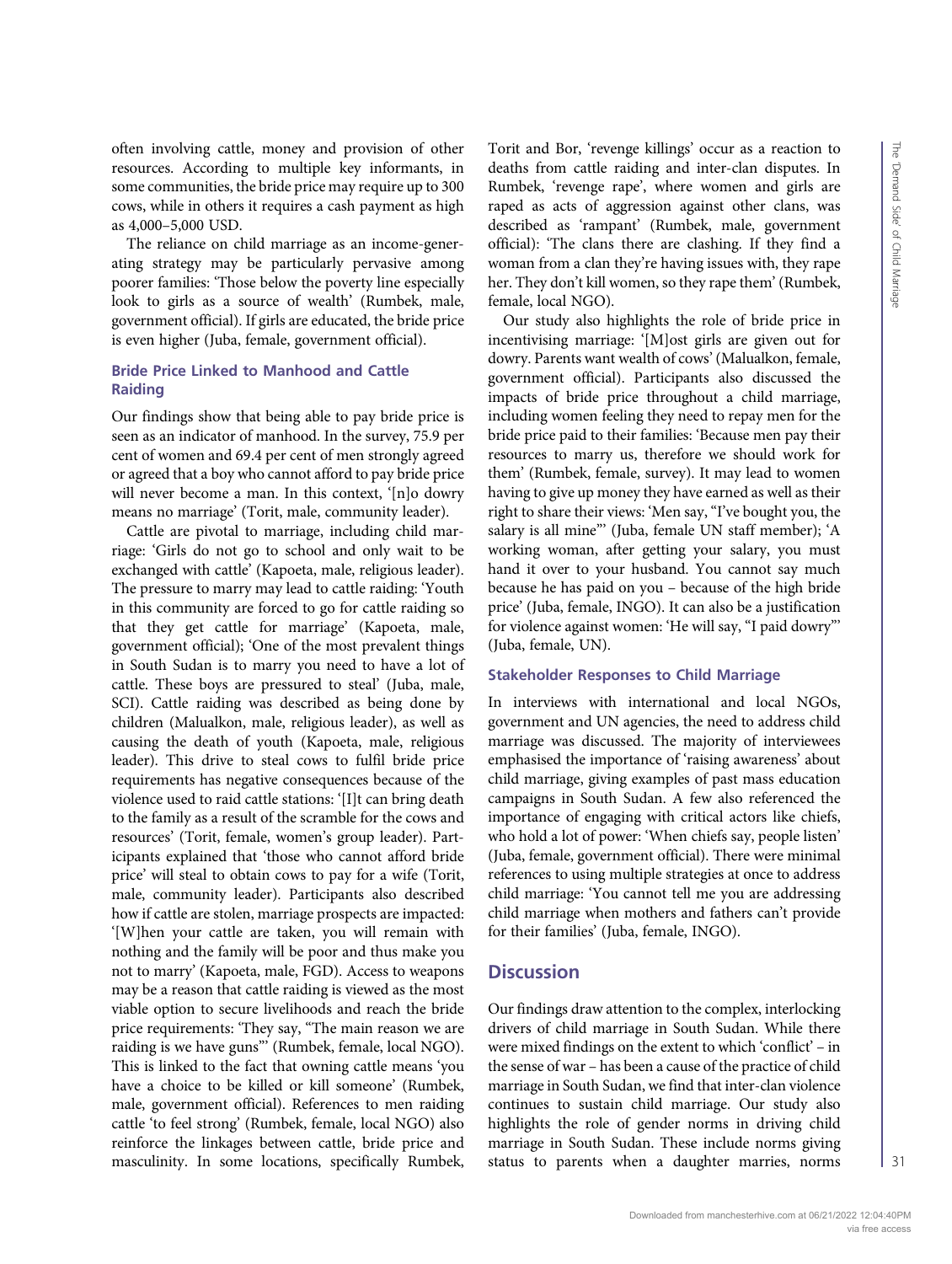relating to a girl's virginity at time of marriage, and norms that emphasise the value of child-bearing. Our findings demonstrate how bride price perpetuates child marriage, and show how bride price is linked to the gendered expectations of boys and men. Bride price is tied to economic insecurity both because families resort to marriage when bride price is needed as a solution in dire times, and because bride price reinforces the cycle of inter-clan conflict and insecurity by creating expectations on boys and men to acquire enough cattle to pay it. Our study thus demonstrates that child marriage drivers are context-specific and intersecting.

Our study deviates from other studies which focus on child marriage being linked to the economic and security pressures caused by war and displacement [\(Mazurana](#page-10-12) et al.[, 2019;](#page-10-12) [Mourtada](#page-10-26) et al., 2017; [Baines, 2014](#page-8-3); [Schlecht](#page-10-13) et al.[, 2013\)](#page-10-13) by presenting research demonstrating child marriage has been a long-standing practice pre-dating war. Although the conflict in South Sudan has officially ended, inter-clan fighting perpetuates child marriage in different ways than a large-scale conflict, blurring the lines between peace and war [\(Cockburn, 1998](#page-9-31)). An example of this is the long-term impact of the conflict on livelihood opportunities in South Sudan, and the subsequent poverty which reinforces practices such as cattle raiding for bride price. This enhances the understanding of how conflict-related cattle raiding is a localised driver of child marriage and emphasises the importance of analysing child marriage drivers broadly instead of narrowly.

We suggest that analysis of child marriage drivers often focuses on the gender norms resulting in girls being married off early, but less on the gender norms resulting in boys and men participating in child marriage – less on the 'demand' side. In our study, child marriage was also perpetuated by gender norms that pressure boys and men to earn enough money to pay the bride price. This pressure feeds into the practice of cattle raiding, which is itself shaped by norms on how males should use violence. Ethnographic research among some communities in South Sudan highlights that cattle-raiding is linked to needing to pay the bride price, linking violence and the aspiration among men to marry [\(Glowacki and](#page-9-28) [Wrangham, 2015;](#page-9-28) [Stern, 2011](#page-10-20)). Cattle raiding is a longestablished gendered practice among many communities in South Sudan (Wild et al.[, 2018](#page-10-22); [Holtzman, 2000](#page-9-32); [Jok](#page-9-33) [and Hutchinson, 1999](#page-9-33)), tied to marriage as well as the abduction of women [\(Lacey, 2013](#page-9-27)). Bride price also acts as the impetus for young men to earn money ([Stern,](#page-10-20) [2011\)](#page-10-20). Cattle raiding became more politicised during the conflict, blurring lines between civilians and fighters (Wild et al.[, 2018](#page-10-22); [Pendle, 2015\)](#page-10-27). Our findings show that child marriage practices are linked to cattle raiding through the concept of bride price, underpinned by the norm of girls marrying before adulthood. Existing literature documents that girls marry around the age of 15, that cattle form part of the bride price, and that boys and young men may raid cattle in order to pay that bride price ([Glowacki and Wrangham, 2015;](#page-9-28) [Lacey, 2013](#page-9-27); [Jok,](#page-9-26) [1999](#page-9-26)). Participants in our study discussed children and youth raiding cattle to pay bride price, and girls dropping out of school in order to be exchanged with cattle, suggesting synergies between child marriage, bride price and cattle raiding. More research is needed to better understand the interaction between these practices.

In our study, being unable to pay the bride price resulted in sanctions for boys/men: not being seen as a man – a continuation of historical positioning of marriage and bride wealth ([Hutchinson, 1996](#page-9-25)). In this situation, stealing cattle may not just be a solution to the lack of bride price, but also, through the use of weapons and violence, a means of demonstrating masculinity and strength [\(Hudson and Matfess, 2017](#page-9-29)) including hegemonic masculinities ([Connell and Messerschmidt,](#page-9-13) [2005](#page-9-13)). Marriage itself may mean achievement of expectations associated with manhood ([Clark](#page-9-12) et al., [2006](#page-9-12)). The dynamic of militarised masculinities is particularly relevant for a context where men have been involved in fighting during the conflict, and helps to contextualise the practice of 'revenge killing' and 'revenge rape' in some locations. Rape, especially, may be viewed as a symbolic act against a particular group: an assertion of masculinity. The positioning of these gendered acts of violence within interconnected issues related to economic insecurity and political economy ([Luedke and Logan, 2018](#page-9-34)) expands upon dominant conceptualisations of rape as a 'weapon of war' which tend to over-simplify the drivers of violence and emphasises the importance of holistic, context-specific analysis. Figure 12. The matrix is presentated by the matrix in the of the matrix is the state in the state in the state in the state in the state in the state in the state in the state in the state in the state in the state in the

While existing analysis of child marriage interventions emphasise girl-focused interventions and the empowerment of women and girls ([Chae and Ngo, 2017](#page-8-6); [Kalamar](#page-9-20) et al.[, 2016;](#page-9-20) [Lee-Rife](#page-9-19) et al., 2012), some reports draw attention to the need to 'engage men and boys' in addressing child marriage (Greene et al.[, 2015](#page-9-16)). However, this engagement typically takes the form of awareness-raising activities with men and boys so that they recognise the dangers of child marriage ([Glinski](#page-9-35) et al.[, 2018\)](#page-9-35) and working with male community and religious leaders who are seen as gatekeepers of the community [\(Karam, 2015\)](#page-9-17). In these reports, the need to make men and boys 'allies' in the fight against child marriage is emphasised. Less evident is the narrative that boys and men need to be engaged from the perspective of understanding the 'demand side' of child marriage ([Greene](#page-9-16) et al., 2015) to explore norms among men that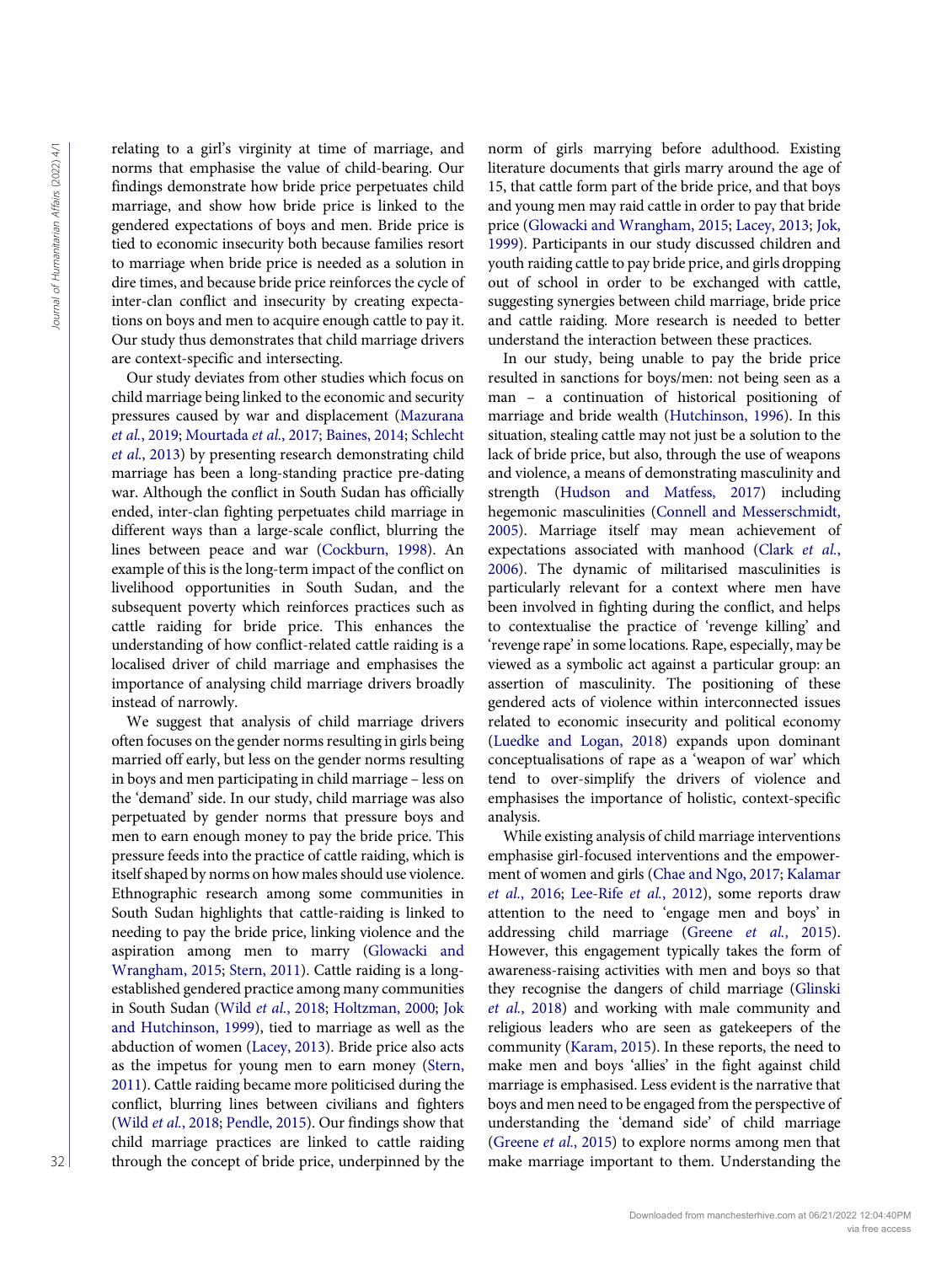dynamic between masculinities and marriage is needed in order to ground interventions in the 'demand' side of child marriage.

We suggest that this study challenges the sometimesnarrow depictions of child marriage drivers, which might only simplistically refer to 'culture', conflict or gender norms from the perspectives of expectations on girls. Our findings emphasise the importance of taking a holistic, multilayered and context-specific approach to understanding child marriage drivers. Our work is also unique in involving extensive fieldwork in the areas of Rumbek, Torit, Malualkon, Kapoeta and Bor. As such, our study contributes to debates on child marriage in humanitarian settings by contextualising the practice within the drivers affecting both girls and boys/men in South Sudan.

## **Conclusion**

This study suggests that there is a need to expand how conflict, war and displacement are conceptualised as drivers of child marriage in South Sudan. It suggests child marriage drivers need to be analysed more broadly, taking into account intersecting and context-specific social conditions, history, norms and practices. Our study finds that in South Sudan, the lines between war and peace are blurred, such that localised inter-clan conflict may also perpetuate the practice of child marriage, alongside gender norms that were reinforced through conflict such as militarised masculinities, and finally through the lack of sustainable livelihood opportunities presented in the post-conflict era.

Our study also suggests the need to address the gender norms perpetuating child marriage not only from the perspective of expectations upon girls in South Sudan, but also in terms of the gender norms that boys and men face pressure to meet. In a context like South Sudan, marriage may not only be a symbol of womanhood, but may be an indicator of manhood because of its linkage to the payment of bride price. While the argument that boys and men face gender norms that pressure them to earn income as a means of providing for their families is not a new one, these norms have not been directly tackled in relation to the practice of child marriage, nor has dominant analysis gone beyond the narrative on engaging men and boys as gatekeepers and allies. Our study underscores the need for analysis of child marriage drivers to be conducted more holistically instead of solely being framed in terms of economics or conflict. Future humanitarian interventions in South Sudan would benefit from extending beyond merely engaging males to raise their awareness on the risks of child marriage, or to mobilise their leadership in the community so that girls are not married as children. Males should be engaged to understand and address the 'demand side' of child marriage, in part by exploring the norm linking pressure to earn with being a man and with marriage, and the subsequent challenges to earning sustainable livelihoods in the current South Sudan context. This requires further research to understand linkages between masculinities and marriage, and masculinities and violence, which may also be relevant for other humanitarian settings. It may also mean addressing the root causes of economic insecurity, which is a larger challenge in conflict-affected South Sudan and contributes towards providing a nuanced picture of child marriage drivers.

## Acknowledgements

We are grateful to key informants and community members who participated in this study, as well as to the staff of the Save the Children office in South Sudan and the team leaders who supported this assessment, including Dyson Likomwa.

# Works Cited

- <span id="page-8-3"></span>Baines, E. (2014), 'Forced Marriage as a Political Project: Sexual Rules and Relations in the Lord's Resistance Army', Journal of Peace Research, 51:3, 405–41.
- <span id="page-8-4"></span>Baird, S., McIntosh, C. and Özler, B. (2011), 'Cash or Condition? Evidence from a Cash Transfer Experiment', Quarterly Journal of Economics, 126:4, 1709–53.
- <span id="page-8-5"></span>Bandiera, O., Buehren, N., Burgess, R., Goldstein, M., Gulesci, S., Rasul, I. and Sulaiman, M. (2012), Empowering Adolescent Girls: Evidence from a Randomized Control Trial in Uganda, World Bank, [https://openknowledge.worldbank.org/bitstream/handle/10986/](https://openknowledge.worldbank.org/bitstream/handle/10986/25529/755660WP0Empow00Box374337B00PUBLIC0.pdf?sequence=1&isAllowed=y) [25529/755660WP0Empow00Box374337B00PUBLIC0.pdf?](https://openknowledge.worldbank.org/bitstream/handle/10986/25529/755660WP0Empow00Box374337B00PUBLIC0.pdf?sequence=1&isAllowed=y) [sequence=1&isAllowed=y](https://openknowledge.worldbank.org/bitstream/handle/10986/25529/755660WP0Empow00Box374337B00PUBLIC0.pdf?sequence=1&isAllowed=y) (accessed 10 November 2020).
- <span id="page-8-2"></span>Belhorma, S. (2016), '"Two Months of Marriage Were Sufficient to Turn My Life Upside Down": Early Marriage as a Form of Gender-Based Violence', Gender & Development, 24:2, 219-30.
- <span id="page-8-8"></span>Bérenger, V. and Verdier-Chouchane, A. (2016), 'Child Labour and Schooling in South Sudan and Sudan: Is There a Gender Preference?', African Development Review / Revue africaine de développement, 28:S2, 177–90.
- <span id="page-8-9"></span>Beswick, S. (2001), '"We Are Bought Like Clothes": The War Over Polygyny and Levirate Marriage in South Sudan', Northeast African Studies, 8:2, 35–62.
- <span id="page-8-1"></span>CARE (2014), 'The Girl Has No Rights': Gender-based Violence in South Sudan, [www.care.org/wp-content/uploads/2020/05/CARE\\_The-](http://www.care.org/wp-content/uploads/2020/05/CARE_The-Girl-Has-No-Rights_GBV-in-South-Sudan.pdf)[Girl-Has-No-Rights\\_GBV-in-South-Sudan.pdf](http://www.care.org/wp-content/uploads/2020/05/CARE_The-Girl-Has-No-Rights_GBV-in-South-Sudan.pdf) (accessed 10 September 2021).
- <span id="page-8-0"></span>Chaaban, J. and Cunningham, W. (2011), 'Measuring the Economic Gain of Investing in Girls: The Girl Effect Dividend', World Bank Policy Research Working Paper (Vol. 5753), doi:[10.1596/1813-9450-](http://dx.doi.org/10.1596/1813-9450-5753) [5753](http://dx.doi.org/10.1596/1813-9450-5753).
- <span id="page-8-6"></span>Chae, S. and Ngo, T. (2017), 'The Global State of Evidence on Interventions to Prevent Child Marriage', GIRL Center Research Brief No. 1 (New York: Population Council), [www.popcouncil.org/](http://www.popcouncil.org/uploads/pdfs/2017PGY_GIRLCenterResearchBrief_01.pdf) [uploads/pdfs/2017PGY\\_GIRLCenterResearchBrief\\_01.pdf](http://www.popcouncil.org/uploads/pdfs/2017PGY_GIRLCenterResearchBrief_01.pdf) (accessed 20 January 2021).
- <span id="page-8-7"></span>Checchi, F., Testa, A., Warsame A., Quach, L. and Burns, R. (2018), Estimates of Crisis-Attributable Mortality in South Sudan, December

33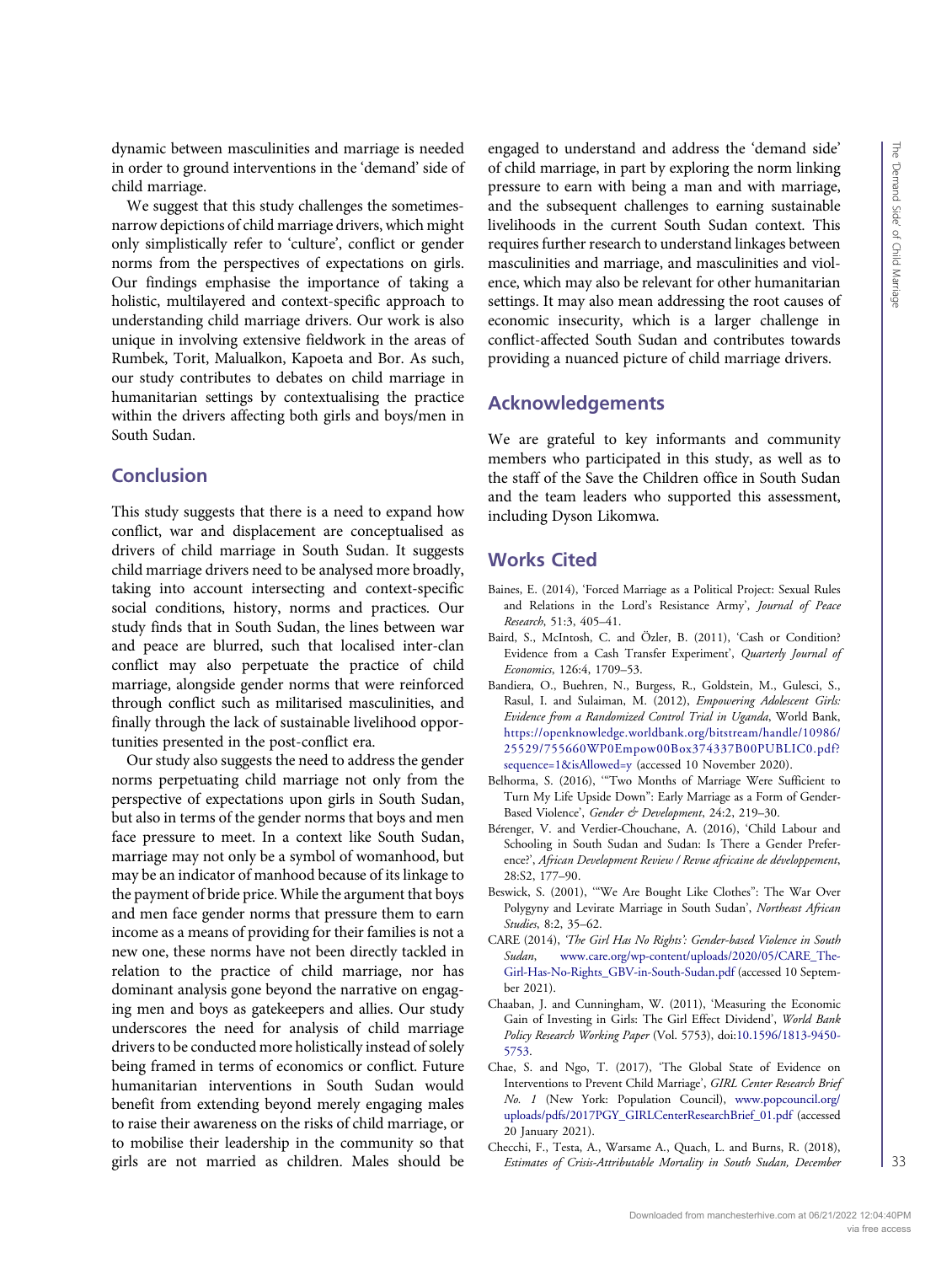2013–April 2018: A Statistical Analysis – South Sudan (London: London School of Hygiene and Tropical Medicine), [www.lshtm.ac.](http://www.lshtm.ac.uk/south-sudan-full-report) [uk/south-sudan-full-report](http://www.lshtm.ac.uk/south-sudan-full-report) (accessed 5 August 2021).

- <span id="page-9-9"></span>Chung, A. and Rimal, R. N. (2016), 'Social Norms: A Review', Review of Communication Research, 4, 1–28.
- <span id="page-9-8"></span>Cislaghi, B. and Heise, L. (2018), 'Four Avenues of Normative Influence: A Research Agenda for Health Promotion in Low and Mid-Income Countries', Health Psychology, 37:6, 562–73.
- Cislaghi, B., Nkwi, P., Mackie, G. and Shakya, H. (2020), 'Why Context Matters for Social Norms Interventions: The Case of Child Marriage in Cameroon', Global Public Health, 15:4, 532–43.
- <span id="page-9-12"></span>Clark, S., Bruce, J. and Dude, A. (2006), 'Protecting Young Women from HIV/AIDS: The Case Against Child and Adolescent Marriage', International Family Planning Perspectives, 32:2, 79–88.
- <span id="page-9-31"></span>Cockburn, C. (1998), The Space Between Us: Negotiating Gender and National Identities in Conflict (London: Zed Books).
- <span id="page-9-13"></span>Connell, R. W. and Messerschmidt, J. W. (2005), 'Hegemonic Masculinity: Rethinking the Concept', Gender & Society, 19:6, 829–59.
- <span id="page-9-7"></span>Corno, L. and Voena, A. (2016), 'Selling Daughters: Age of Marriage, Income Shocks and the Bride Price Tradition', Institute for Fiscal Studies Working Paper, [www.ifs.org.uk/uploads/publications/wps/](http://www.ifs.org.uk/uploads/publications/wps/WP201608.pdf) [WP201608.pdf](http://www.ifs.org.uk/uploads/publications/wps/WP201608.pdf) (accessed 10 November 2020).
- <span id="page-9-10"></span>de Groot, R. et al. (2018), 'Child Marriage and Associated Outcomes in Northern Ghana: A Cross-Sectional Study', BMC Public Health, 18: Art. 285, 1–12, doi[:10.1186/s12889-018-5166-6](http://dx.doi.org/10.1186/s12889-018-5166-6).
- <span id="page-9-3"></span>Delprato, M., Akyeampong, K., Sabates, R. and Hernandez-Fernandez, J. (2015), 'On the Impact of Early Marriage on Schooling Outcomes in Sub-Saharan Africa and South West Asia', International Journal of Educational Development, 44, 42–55.
- <span id="page-9-6"></span>Efevbera, Y., Bhabha, J., Farmer, P. and Fink, G. (2019), 'Girl Child Marriage, Socioeconomic Status, and Undernutrition: Evidence from 35 Countries in Sub-Saharan Africa', BMC Medicine, 17:Art. 55, doi[:10.1186/s12916-019-1279-8.](http://dx.doi.org/10.1186/s12916-019-1279-8)
- <span id="page-9-2"></span>Erulkar, A. (2013), 'Early Marriage, Marital Relations and Intimate Partner Violence in Ethiopia', International Perspectives on Sexual and Reproductive Health, 39:1, 6–13.
- <span id="page-9-18"></span>Gage, A. (ed.) (2009), Coverage and Effects of Child Marriage Prevention Activities in Amhara Region, Ethiopia (Chapel Hill, NC: MEASURE Evaluation), [www.measureevaluation.org/resources/publications/tr-](http://www.measureevaluation.org/resources/publications/tr-09-70)[09-70](http://www.measureevaluation.org/resources/publications/tr-09-70) (accessed 5 October 2020).
- <span id="page-9-30"></span>Girls' Education South Sudan Project (2019), [https://girlseducation](https://girlseducationsouthsudan.org)[southsudan.org](https://girlseducationsouthsudan.org) (accessed 8 November 2021).
- <span id="page-9-35"></span>Glinski, A., Schwenke, C., O'Brien-Milne, L. and Farley, K. (2018), Gender Equity and Male Engagement: It Only Works When Everyone Plays (Washington, DC: International Center for Research on Women), [www.icrw.org/wp-content/uploads/2018/04/ICRW\\_Gen](http://www.icrw.org/wp-content/uploads/2018/04/ICRW_Gender-Equity-and-Male-Engagement_Full-report.pdf)[der-Equity-and-Male-Engagement\\_Full-report.pdf](http://www.icrw.org/wp-content/uploads/2018/04/ICRW_Gender-Equity-and-Male-Engagement_Full-report.pdf) (accessed 10 September 2020).
- <span id="page-9-28"></span>Glowacki, L. and Wrangham, R. (2015), 'Warfare and Reproductive Success in a Tribal Population', Proceedings of the National Academy of Sciences, 112:2, 348–53.
- <span id="page-9-0"></span>Godha, D., Hotchkiss, D. R. and Gage, A. J. (2013), 'Association Between Child Marriage and Reproductive Health Outcomes and Service Utilization: A Multi-Country Study from South Asia', Journal of Adolescent Health, 52:5, 552–8.
- <span id="page-9-19"></span><span id="page-9-14"></span>Grabska, K. and Fanjoy, M. (2015), '"And When I Become a Man": Translocal Coping with Precariousness and Uncertainty among Returnee Men in South Sudan', Social Analysis, 59:1, 76–95.
- <span id="page-9-34"></span><span id="page-9-16"></span>Greene, M. E., Perlson, S., Taylor, A. and Lauro, G. (2015), Engaging Men and Boys to Address the Practice of Child Marriage (Washington, DC: GreeneWorks & Promundo), [https://promundoglobal.org/wp](https://promundoglobal.org/wp-content/uploads/2015/04/Engaging-Men-and-Boys-to-End-the-Practice-of-Child-Marriage1.pdf)[content/uploads/2015/04/Engaging-Men-and-Boys-to-End-the-Practice](https://promundoglobal.org/wp-content/uploads/2015/04/Engaging-Men-and-Boys-to-End-the-Practice-of-Child-Marriage1.pdf)[of-Child-Marriage1.pdf](https://promundoglobal.org/wp-content/uploads/2015/04/Engaging-Men-and-Boys-to-End-the-Practice-of-Child-Marriage1.pdf) (accessed 11 October 2020).
- <span id="page-9-24"></span>Hayes, R. (1975), 'Female Genital Mutilation, Fertility Control, Women's Roles, and the Patrilineage in Modern Sudan: A Functional Analysis', American Ethnologist, 2:4, 617–33.
- <span id="page-9-32"></span>Holtzman, J. D. (2000), Nuer Journeys, Nuer Lives: Sudanese Refugees in Minnesota (Boston, MA: Allyn & Bacon).
- <span id="page-9-22"></span>Hove, M. and Ndawana, E. (2017), 'Women's Rights in Jeopardy: The Case of War-Torn South Sudan', SAGE Open, 1–13, doi:[10.1177/](http://dx.doi.org/10.1177/2158244017737355) [2158244017737355.](http://dx.doi.org/10.1177/2158244017737355)
- <span id="page-9-29"></span>Hudson, V. M. and Matfess, H. (2017), 'In Plain Sight: The Neglected Linkage between Brideprice and Violent Conflict', International Security, 42:1, 7–40.
- <span id="page-9-21"></span>Huser, C. (2018), Conflict and Gender Study - South Sudan: Addressing Root Causes Programme, [www.acordinternational.org/silo/files/con](http://www.acordinternational.org/silo/files/conflict-and-gender-study--south-sudan.pdf)[flict-and-gender-study](http://www.acordinternational.org/silo/files/conflict-and-gender-study--south-sudan.pdf)–south-sudan.pdf (accessed 17 June 2021).
- <span id="page-9-25"></span>Hutchinson, S. E. (1996), Nuer Dilemmas: Coping with Money, War, and the State (Berkeley, CA: University of California Press).
- <span id="page-9-23"></span>JICA (Japan International Cooperation Agency) (2017), Country Gender Profile Republic of South Sudan Final Report, [www.jica.go.jp/english/](http://www.jica.go.jp/english/our_work/thematic_issues/gender/background/c8h0vm0000anjqj6-att/south_sudan_2017.pdf) [our\\_work/thematic\\_issues/gender/background/c8h0vm0000anjqj6](http://www.jica.go.jp/english/our_work/thematic_issues/gender/background/c8h0vm0000anjqj6-att/south_sudan_2017.pdf) [att/south\\_sudan\\_2017.pdf](http://www.jica.go.jp/english/our_work/thematic_issues/gender/background/c8h0vm0000anjqj6-att/south_sudan_2017.pdf) (accessed 22 August 2021).
- <span id="page-9-26"></span>Jok, J. M. (1999), 'Militarism, Gender and Reproductive Suffering: The Case of Abortion in Western Dinka', Africa: Journal of the International African Institute, 69:2, 194–212.
- <span id="page-9-33"></span>Jok, J. M. and Hutchinson, S. E. (1999), 'Sudan's Prolonged Second Civil War and the Militarization of Nuer and Dinka Ethnic Identities', African Studies Review, 42:2, 125–45.
- <span id="page-9-11"></span>Jones, N., Tefera, B., Emirie, G. and Presler-Marshall, E. (2018), '"Sticky" Gendered Norms: Change and Stasis in the Patterning of Child Marriage in Amhara, Ethiopia', in Harper, C., Marcus, R., Jones, N., Ghimire, A. and Bantebya-Kyomuhendo, G. (eds), Empowering Adolescent Girls in Developing Countries: Gender Justice and Norm Change (London and New York: Routledge), pp. 43–80.
- <span id="page-9-27"></span><span id="page-9-20"></span><span id="page-9-17"></span><span id="page-9-15"></span><span id="page-9-5"></span><span id="page-9-4"></span><span id="page-9-1"></span>Kalamar, A. M., Lee-Rife, S. and Hindin, M. J. (2016), 'Interventions to Prevent Child Marriage Among Young People in Low- and Middle-Income Countries: A Systematic Review of the Published and Gray Literature', Journal of Adolescent Health, 59:3, S16–S21.
- Kanesathasan, A., Cardinal, L. J., Pearson, E., Das Gupta, S., Mukherjee, S. and Malhotra, A. (2008), Catalyzing Change: Improving Youth Sexual and Reproductive Health through DISHA, An Integrated Program in India, International Center for Research on Women, [www.icrw.org/wp-content/uploads/2016/10/Catalyzing-](http://www.icrw.org/wp-content/uploads/2016/10/Catalyzing-Change-Improving-Youth-Sexual-and-Reproductive-Health-Through-disha-an-Integrated-Program-in-India-DISHA-Report.pdf)[Change-Improving-Youth-Sexual-and-Reproductive-Health-Through](http://www.icrw.org/wp-content/uploads/2016/10/Catalyzing-Change-Improving-Youth-Sexual-and-Reproductive-Health-Through-disha-an-Integrated-Program-in-India-DISHA-Report.pdf)[disha-an-Integrated-Program-in-India-DISHA-Report.pdf](http://www.icrw.org/wp-content/uploads/2016/10/Catalyzing-Change-Improving-Youth-Sexual-and-Reproductive-Health-Through-disha-an-Integrated-Program-in-India-DISHA-Report.pdf) (accessed 5 October 2020). 33 South Rev. 1. The Courrent Civil War South Party is a consistent of the Civil War South Party 1988. The Courrent Civil War South Party 1988. The Courrent Civil War South Party 1988. The Courrent Civil War South Party 1
	- Karam, A. (2015), 'Faith-Inspired Initiatives to Tackle the Social Determinants of Child Marriage', The Review of Faith & International Affairs, 13:3, 59–68.
	- Kidman, R. (2017), 'Child Marriage and Intimate Partner Violence: A Comparative Study of 34 Countries', International Journal of Epidemiology, 46:2, 662–75.
	- Koski, A., Clark, S. and Nandi, A. (2017), 'Has Child Marriage Declined in sub-Saharan Africa? An Analysis of Trends in 31 Countries', Population and Development Review, 43:1, 7–29.
	- Lacey, L. (2013), 'Women for Cows: An Analysis of Abductions of Women in South Sudan', Agenda, 27:4, 91–108.
	- Lal, B. S. (2015), 'Child Marriage in India: Factors and Problems', International Journal of Science and Research, 4:4, 2993–8.
	- Lee-Rife, S., Anju, M., Warner, A. and McGonagle Glinski, A. (2012), 'What Works to Prevent Child Marriage: A Review of the Evidence', Studies in Family Planning, 43:4, 287–303.
	- Luedke, A. E. and Logan, H. F. (2018), '"That Thing of Human Rights": Discourse, Emergency Assistance, and Sexual Violence in